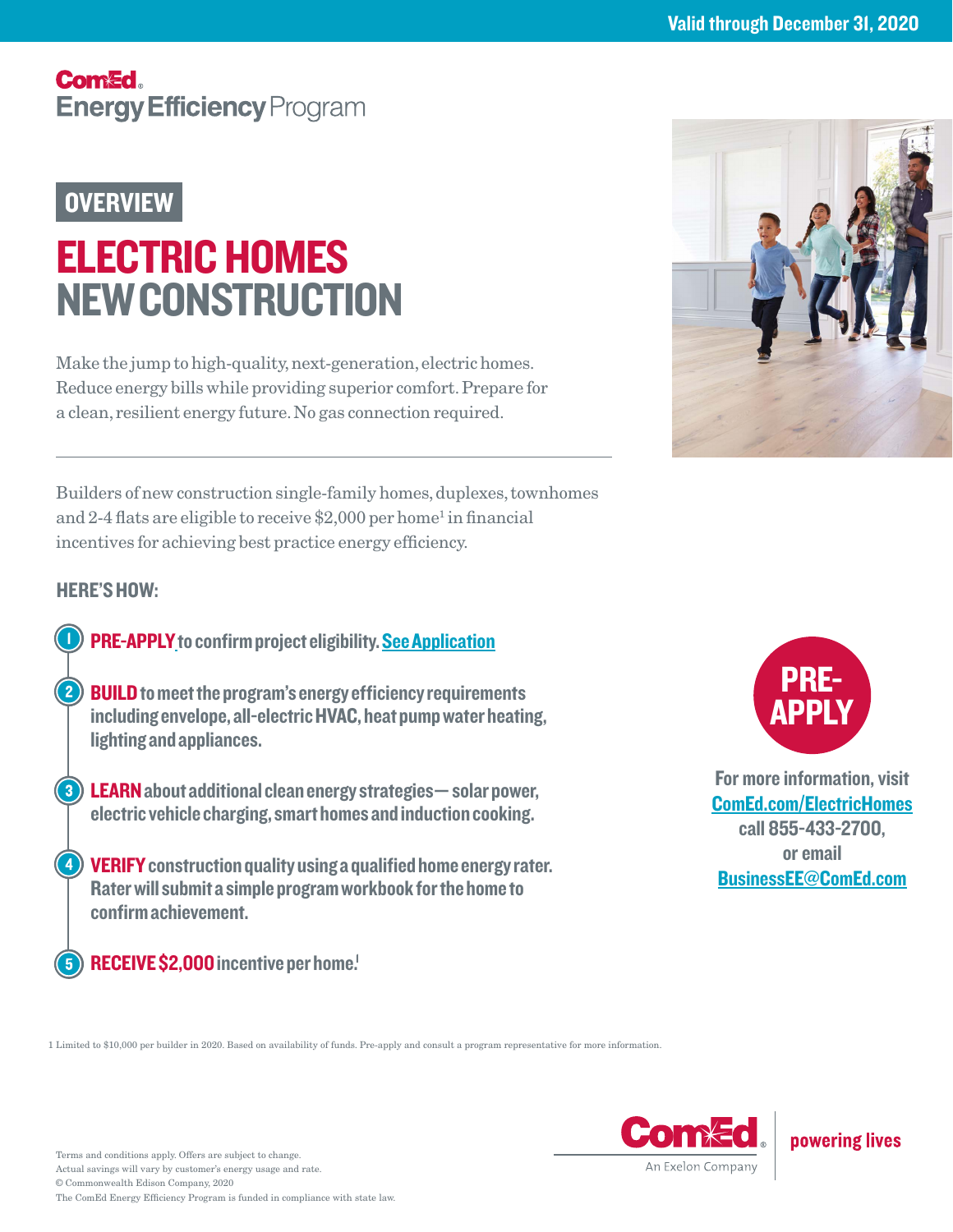## <span id="page-1-0"></span>REQUIREMENTS & INCENTIVES

# ELECTRIC HOMES NEW CONSTRUCTION

Submit this completed form along with your application to **BusinessEE@ComEd.com** 

### ANTICIPATED 2020 ELECTRIC HOMES NEW CONSTRUCTION PARTICIPATION:

| Number of qualifying single-family homes                                          |
|-----------------------------------------------------------------------------------|
| Number of qualifying units in multi-unit buildings (duplex, townhomes, 2-4 flats) |
| <b>Anticipated incentive</b>                                                      |

#### MINIMUM PROGRAM REQUIREMENTS2

- All-electric space heating, water heating and clothes dryer
- $\Box$ Air tightness  $\leq$ 2.5 air changes per hour at 50 Pascals depressurization
- Cold climate air-source heat pump space heating  $\&$  cooling,  $\geq$ 17.8 SEER,  $\geq$ 11.0 HSPF or ground-source heat pump,  $\geq$  22 EER,  $\geq$  4.4 COP
- $\Box$  Heat pump water heating,  $\geq 3.45 \text{ UEF}$
- All LED interior and exterior lighting
- ENERGY STAR® certified [refrigerators,](https://www.energystar.gov/productfinder/product/certified-residential-refrigerators/results) [dishwashers](https://www.energystar.gov/productfinder/product/certified-residential-dishwashers/results) and [clothes washers](https://www.energystar.gov/productfinder/product/certified-clothes-washers/results)
- Electric clothes dryer with moisture-sensing feature or heat pump dryer
- $\Box$ [ENERGY STAR certified smart thermostats,](https://www.energystar.gov/productfinder/product/certified-connected-thermostats/results) for compatible HVAC systems
- Kitchen and bathroom faucets rated for  $\leq$  1.5 gallons per minute, and showerheads rated for  $\leq$  2.0 gallons per minute
- $\Box$  Indoor air quality and comfort requirements:
	- Compliance with current **Illinois Energy Conservation Code** prescriptive envelope and window requirements. Continuous exterior insulation or other thermally-broken construction techniques are recommended.
	- Compliance with ASHRAE 62.2.
	- Kitchen ventilation required to outdoors.
	- Sealed sump basin and sealed plumbing rough-in (if applicable)
	- Thermal isolation of slab-on-grade (if applicable)

## ADDITIONAL RECOMMENDATIONS

- **The Contract** Induction range cooktop
	- Solar photovoltaic (PV) ready [ComEd.com/Solar](https://www.comed.com/SmartEnergy/MyGreenPowerConnection/Pages/SolarEnergy.aspx?utm_source=VanityURL&utm_medium=VanityURL&utm_campaign=Solar&utm_content=Solar)
	- Electric vehicle ready - [ComEd.com/EV](https://www.comed.com/SmartEnergy/InnovationTechnology/Pages/ElectricVehiclesInfo.aspx)
- Battery storage ready
- ComEd Hourly Pricing [ComEd.com/HourlyPricing](https://hourlypricing.comed.com)
- ComEd Peak Time Savings [ComEd.com/PTS](https://www.comed.com/WaysToSave/ForYourHome/Pages/PeakTimeSavings.aspx?utm_source=PTSVanity&utm_medium=Vanity&utm_campaign=PTSVanityURL) (not applicable to net metering customers)

## THINK SOLAR! [ComEd.com/Solar](https://www.comed.com/SmartEnergy/MyGreenPowerConnection/Pages/SolarEnergy.aspx?utm_source=VanityURL&utm_medium=VanityURL&utm_campaign=Solar&utm_content=Solar)

2 Homes achieving 30% energy reduction compared to current Illinois Energy Conservation Code by measures other than these requirements may also be<br>cligible. To be eligible for this performance-based compliance approach, t installed heating capacity ≤35 Btu per square foot: and equipment sizing must be based on Air Conditioning Contractors of America Manual J 8th Edition load calculations or similar, where applicable. Participating homes must have all-electric space heating, water heating and clothes dryers. Please consult a<br>program representative to confirm eligibility by calling 855-433-

Terms and conditions apply. Offers are subject to change. Actual savings will vary by customer's energy usage and rate. © Commonwealth Edison Company, 2020 The ComEd Energy Efficiency Program is funded in compliance with state law.

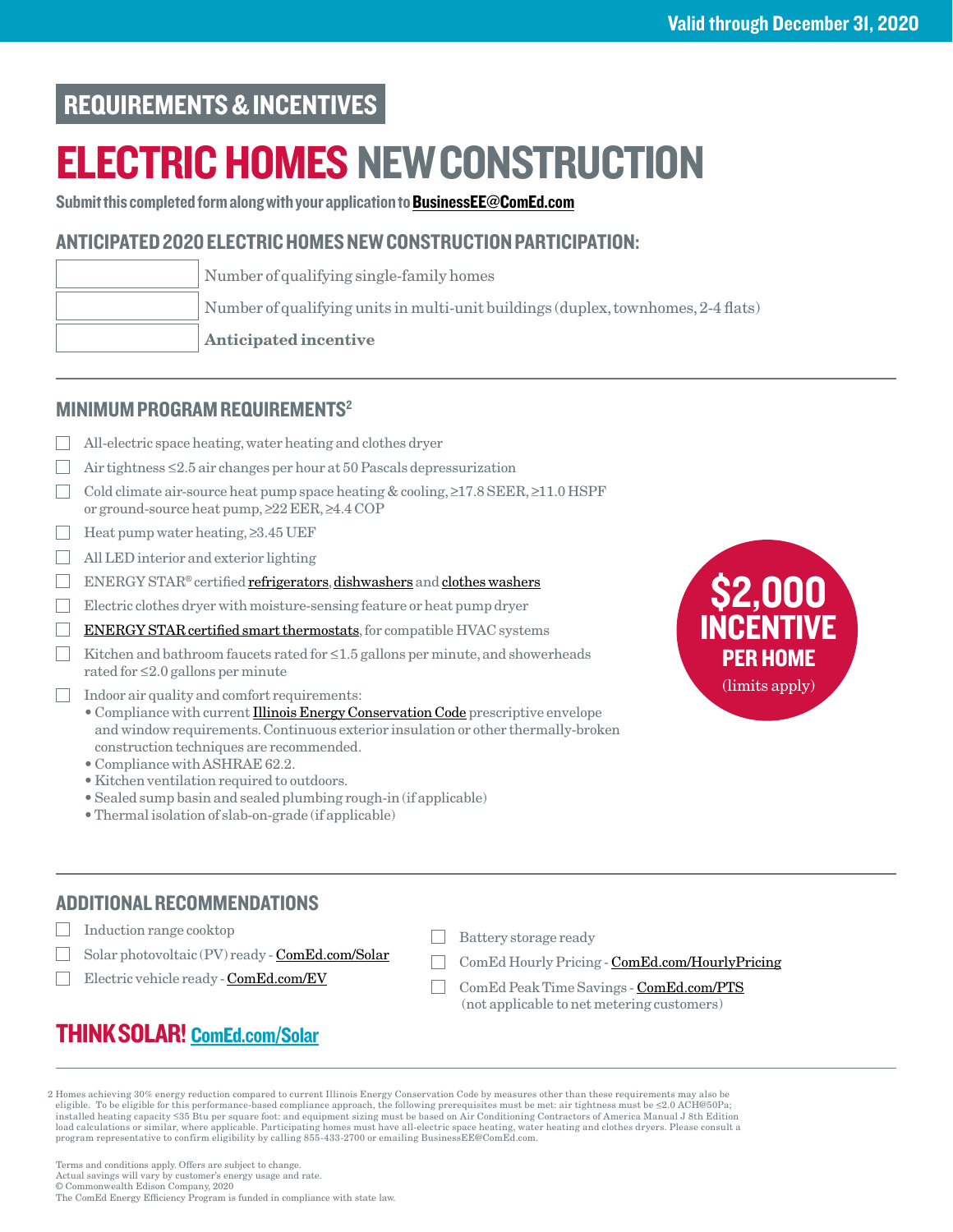## PRE-APPLICATION

# ELECTRIC HOMES NEW CONSTRUCTION

Submit this completed form to [BusinessEE@ComEd.com](mailto:BusinessEE%40ComEd.com?subject=)

| <b>PROJECT INFORMATION</b>                       |                  |        |  |
|--------------------------------------------------|------------------|--------|--|
| Estimated construction<br>completion date:       | Project Address: |        |  |
|                                                  |                  |        |  |
|                                                  |                  |        |  |
| <b>PREFERRED PROJECT CONTACT:</b>                |                  |        |  |
| <b>Builder</b><br>Owner                          | Name:            |        |  |
| Rater<br>Other<br>Architect                      | Company:         |        |  |
|                                                  | Email:           | Phone: |  |
|                                                  | Address:         |        |  |
| <b>BUILDER INFORMATION:</b>                      |                  |        |  |
|                                                  |                  |        |  |
| Federal Employee<br>Identification Number        | Name:            |        |  |
| (FEIN):                                          | Company:         |        |  |
|                                                  | Email:           | Phone: |  |
|                                                  | Address:         |        |  |
| <b>HOME ENERGY RATER INFORMATION:</b>            |                  |        |  |
|                                                  | Name:            |        |  |
| <b>Federal Employee</b><br>Identification Number | Company:         |        |  |
| (FEIN):                                          | Email:           | Phone: |  |
|                                                  | Address:         |        |  |
|                                                  |                  |        |  |
| <b>HVAC INSTALLER:</b>                           |                  |        |  |
| Name:                                            |                  |        |  |
| Company:                                         |                  |        |  |

Email: Phone: Phone: Phone: Phone: Phone: Phone: Phone: Phone: Phone: Phone: Phone: Phone: Phone: Phone: Phone: Phone: Phone: Phone: Phone: Phone: Phone: Phone: Phone: Phone: Phone: Phone: Phone: Phone: Phone: Phone: Phone

Address: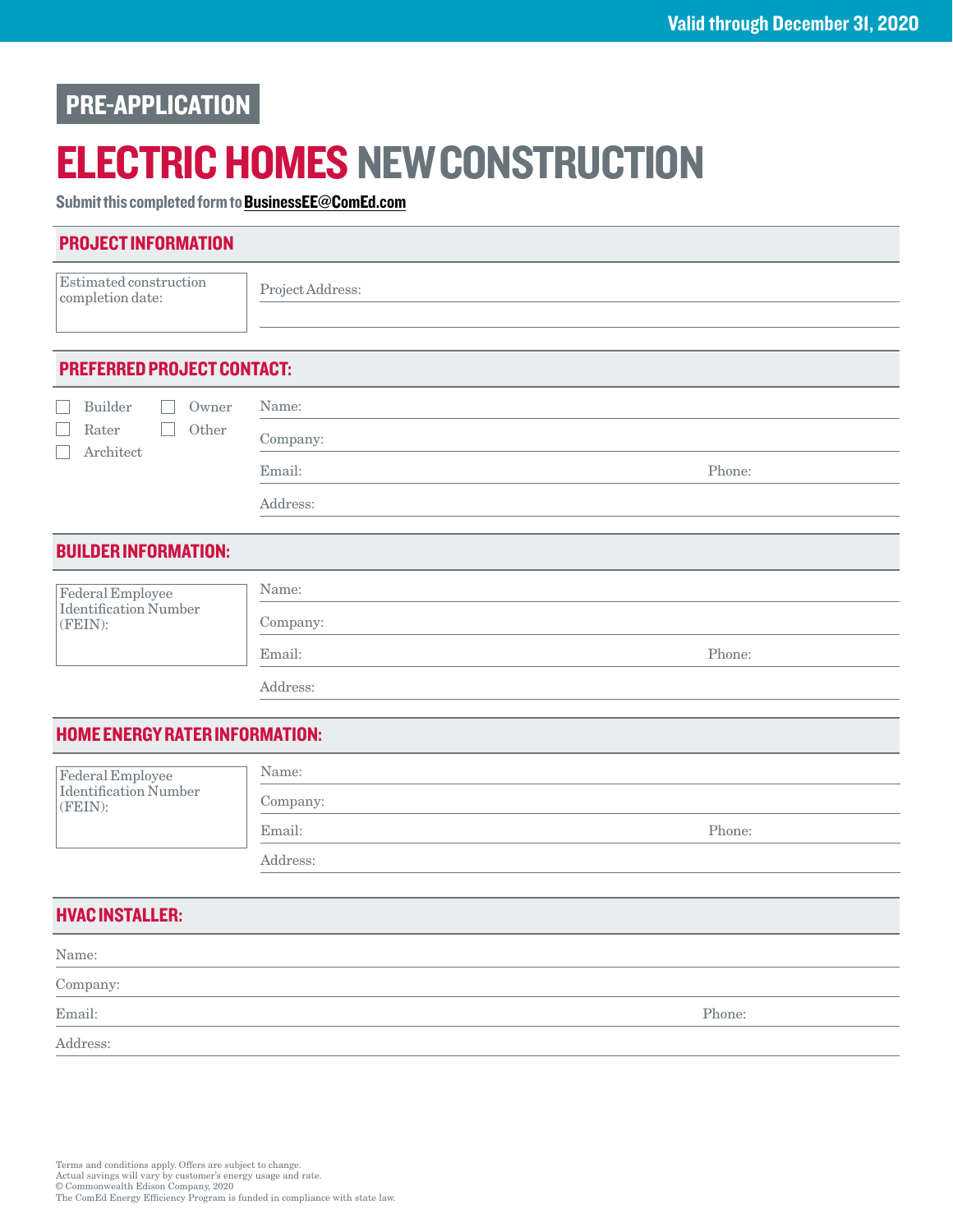## PRE-APPLICATION

# ELECTRIC HOMES NEW CONSTRUCTION

Submit this completed form to [BusinessEE@ComEd.com](mailto:BusinessEE%40ComEd.com?subject=)

### ACKNOWLEDGEMENTS

- I acknowledge that pursuant to Section 16-128B of the Illinois Public Utilities Act, ComEd cannot issue incentives unless it is provided with evidence that the measure was installed by an Energy Efficiency Installer certified by the Illinois Commerce Commission (ICC).
- I acknowledge that installers of any geothermal heat pump systems must be certified by an approved geothermal accreditation program.

#### MARKETING RELEASE

#### $\bigcap$  Yes  $\bigcap$  No

ComEd may share project information and case studies of program participants to encourage and facilitate program participation by other customers. The program reserves the right to publish information about projects participating in the 2020 Electric Homes New Construction offering. The undersigned customer or company by its authorized representative ("Customer"), hereby gives Commonwealth Edison Company, its affiliates, successors and assigns, and those acting with its permissions, or their employees (collectively, "ComEd") the irrevocable right and permission to use, reuse and/or publish, and republish in any manner or media, format, or language and for any purpose, the general program details, results, and photographic and/or video pictures or images of the Customer arising from or related to Customer's participation in the ComEd Energy Efficiency Program. The Customer will not receive or claim any compensation and releases ComEd from any claims or liability arising from such use.

#### CUSTOMER SIGNATURE

I certify that the information provided in this pre-approval application is true and correct. I acknowledge that receipt of pre-approval for the project(s) described in this application in no way guarantee the project(s) will qualify for an incentive and that all requirements must be met as detailed in this application prior to payment of an incentive.

I acknowledge that pursuant to Section 16-128B of the Illinois Public Utilities Act, ComEd cannot issue incentives unless it is provided with evidence that the measure was installed by an Energy Efficiency Installer certified by the Illinois Commerce Commission (ICC).

I have read and understand the program requirements and terms and conditions set forth in this application.

ComEd Customer Signature:

Print Name Date: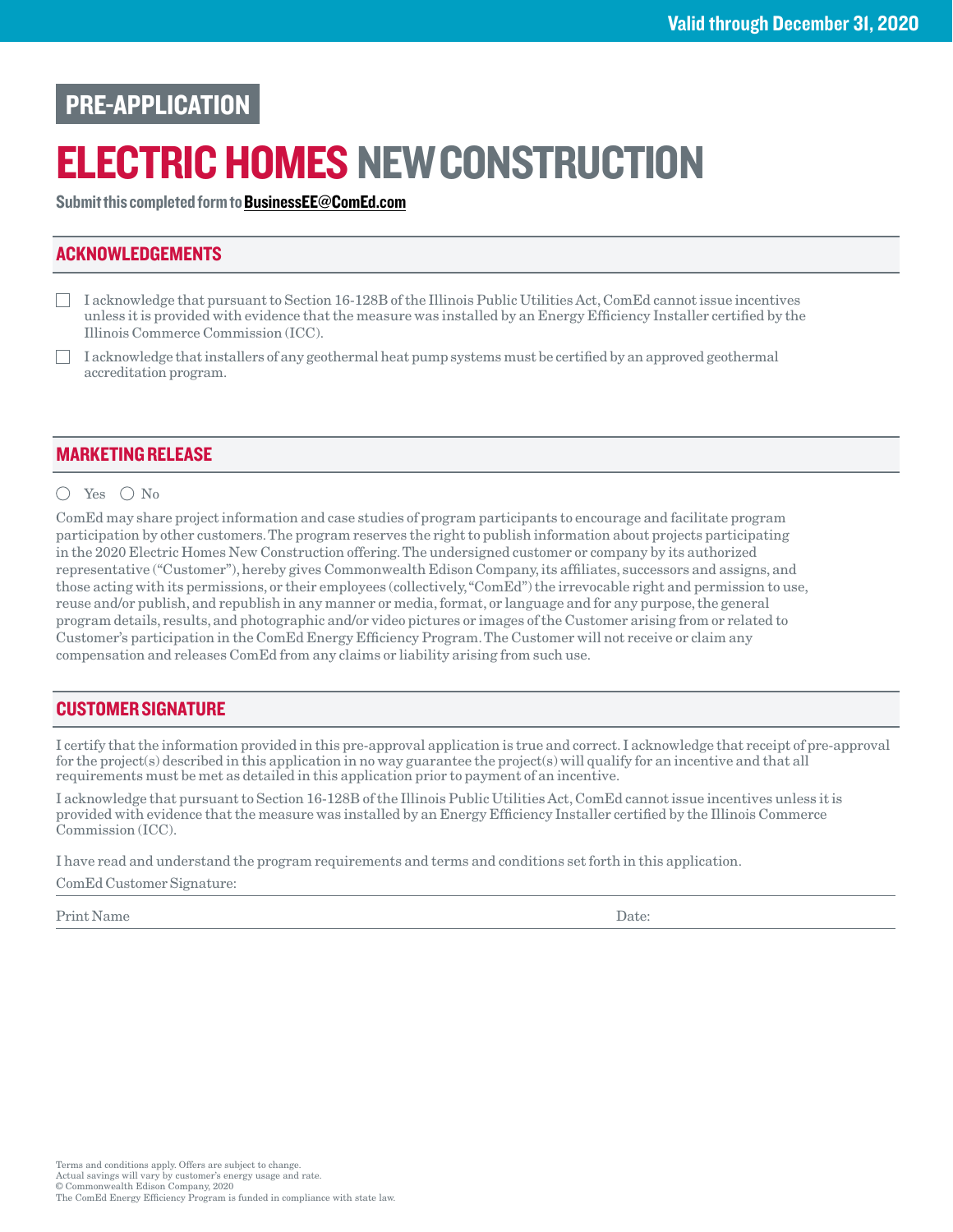## TERMS & CONDITIONS

# ELECTRIC HOMES NEW CONSTRUCTION

## ELIGIBLE PROJECTS

- Pre-application must be received by October 1, 2020.
- Project construction must be completed and rater workbooks submitted between January 1 and December 4, 2020. Equipment must be installed and operational prior to submittal of the rater workbook.
- New construction single-family homes, duplexes, townhomes, 2-4 flats or accessory dwelling units.
- Projects must be three stories above grade or less.
- Major renovations are eligible only if all equipment indicated in the program requirements is new, for the entire residence. Building envelope requirements must be met. Additions and partial renovations are not eligible.

## 2020 PARTICIPATION LIMITS

- Incentives limited to \$10,000 per builder in 2020.
- Incentives are contingent upon fund availability. Pre-application does not guarantee fund availability.

## INCENTIVE REQUIREMENTS

To receive an incentive, projects must comply with the requirements indicated on the Electric Homes New Construction Requirements & Incentives worksheet. Homes must have all-electric space heating, water heating and clothes drying; other fuel sources such as natural gas, oil or propane may not be used for these end-users. Projects must achieve a minimum of 30% energy reduction compared to the current Illinois Energy Conservation Code, following the Residential Energy Services Network (RESNET) energy savings calculation protocol.

Projects may achieve program requirements following either a prescriptive path or a performance path. To comply by the prescriptive path, projects must meet all Minimum Program Requirements enumerated on the Requirements & Incentives worksheet. Where multiple pieces of HVAC equipment are used, a capacity-weighted average efficiency may be used to demonstrate compliance with the HVAC equipment efficiency requirement. Air tightness testing must follow ANSI/RESNET 308-2019.

To comply by the performance path, homes must demonstrate 30% energy reduction compared to current Illinois Energy Conservation Code using the RESNET energy savings calculation protocol. To be eligible for the performance path, the following prerequisites must also be met:

- Air tightness performance of less than 2.0 air changers per hour at a pressurization of 50 Pascals.
- Installed heating capacity must be less than 35 Btu per gross square foot.
- Heating and cooling equipment must be sized based on load calculations from Air Conditioning Contractors of America Manual J 8th Edition.

All permanently installed equipment shall be subject to program requirements and energy savings calculations.

## PARTICIPATION PROCESS

Participating customers must submit the Pre-Application, including Requirements & Incentives worksheet, once annually. Program representatives will correspond with the preferred project contact periodically through the year to obtain updated forecasts of expected participated home completions.

Homes shall be rated following RESNET protocols and QA/QC procedures. Participating raters must annually submit documentation demonstrating RESNET accreditation and/or other program-approved accreditation.

After construction completion, the rater shall submit a Rater Workbook and REM/Rate model (or other program-approved software) documenting project compliance with program requirements. A Rater Workbook template will be obtained from a program representative and completed by the Rater. In addition to the submitted energy model, information required in the Workbook includes but is not limited to: confirmation of compliance with prescriptive requirements, air tightness testing results, equipment models and AHRI efficiencies, energy savings compared to the code baseline and the customer meter number(s).

Completed projects are subject to a verification review by program staff, including desk review of rater field notes and/or site verification. Raters may request program verifications be executed in coordination and conjunction with a HERS QA/QC Provider. The program verification review will include site verification of all projects.

Builder and rater incentive payment information will be verified by program staff prior to incentive payment.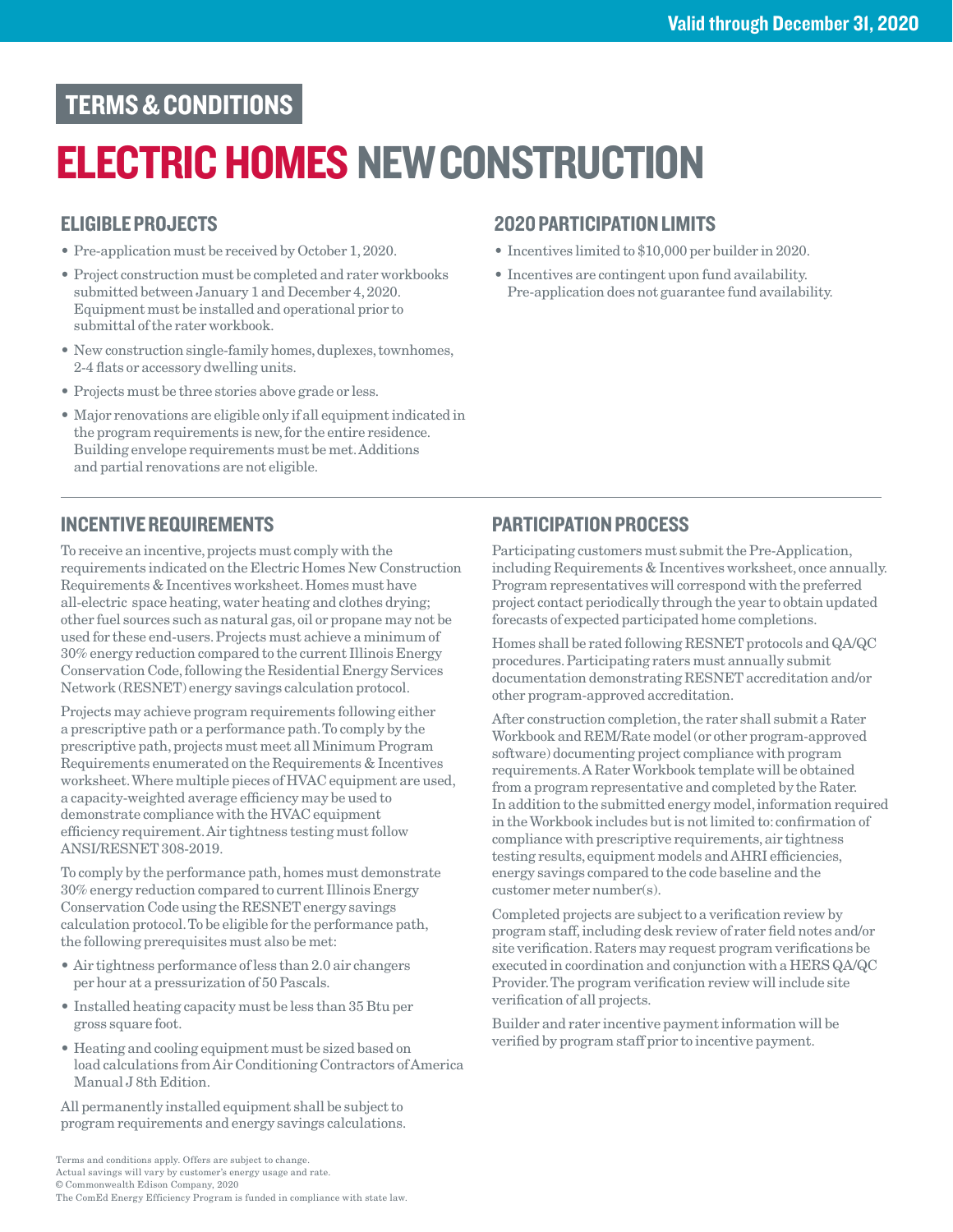## TERMS & CONDITIONS

# ELECTRIC HOMES NEW CONSTRUCTION

### HVAC INSTALLER REQUIREMENTS

Pursuant to Section 16-128B of the Illinois Public Utilities Act, ComEd cannot issue incentives unless it is provided with evidence that the measure was installed by an Energy Efficiency Installer certified by the Illinois Commerce Commission (ICC). For projects participating in Electric Homes New Construction the installer of heating, ventilation and air conditioning equipment must be a registered ICC Energy Efficiency Installer.

For projects with geothermal heat pumps, installers of the systems must be certified by an approved geothermal accreditation program.

## TERMS AND CONDITIONS

Commonwealth Edison Company (ComEd) is offering Electric Homes New Construction incentives under the ComEd Energy Efficiency Program to assist customers in making energy efficiency home improvements.

### PROGRAM EFFECTIVE DATES

Incentives are offered until approved funds are exhausted or December 31 of each program year, whichever comes first. The effective dates are January 1, 2020 – December 31, 2020.

### PROGRAM ELIGIBILITY

Project requirements under the ComEd Energy Efficiency Program include the following:

- The project must be a ComEd residential delivery service customer to participate.
- Equipment must be installed conforming to all applicable building, local and state codes, and manufacturer specifications.
- Resale equipment, new parts installed in existing equipment, or equipment that is leased, rebuilt, rented, received from insurance claims, received from a warranty or won as a prize do not qualify.
- Any replaced equipment must be permanently removed and disposed of in accordance with local codes and ordinances. Resale of replaced equipment is expressly forbidden.
- Equipment must be installed in a property owned by the applicant, or the applicant must receive permission from the property owner to install the equipment. Submission of an application indicates that the tenant has obtained this permission.
- Additional incentive requirements apply as listed on the application.

## **INSPECTIONS**

ComEd reserves the right to inspect all incentivized equipment to verify compliance with program rules and the accuracy of project documentation. This will include a post-installation inspection and a participant interview. Upon reasonable notice by ComEd, the customer must allow access to project documents and the installed equipment for a period of one year after receipt of incentive payment by ComEd.

### RELEASE OF LIABILITY

ComEd, program administrators and implementers disclaim any and all liability, loss or damage and make no guarantees related to:

- Participation in the program, including use or installation of the equipment
- Loss or delay of incentive check in the mail
- Any taxes that may be imposed as a result of participation in the program

#### DISPUTES/GOVERNING LAW

This application shall be exclusively governed by and interpreted in accordance with the laws of the State of Illinois. Any litigation between the parties shall be prosecuted only in the state or federal courts located in Cook County, Illinois.

## TOXIC MATERIALS

Neither ComEd, nor its consultants, Service Providers and/or subcontractors, shall have any responsibility for the discovery, presence, handling, removal, disposal of, or exposure to hazardous materials of any kind in connection with customer's home, including, without limitation, asbestos, asbestos products, PCBs or any other toxic substances.